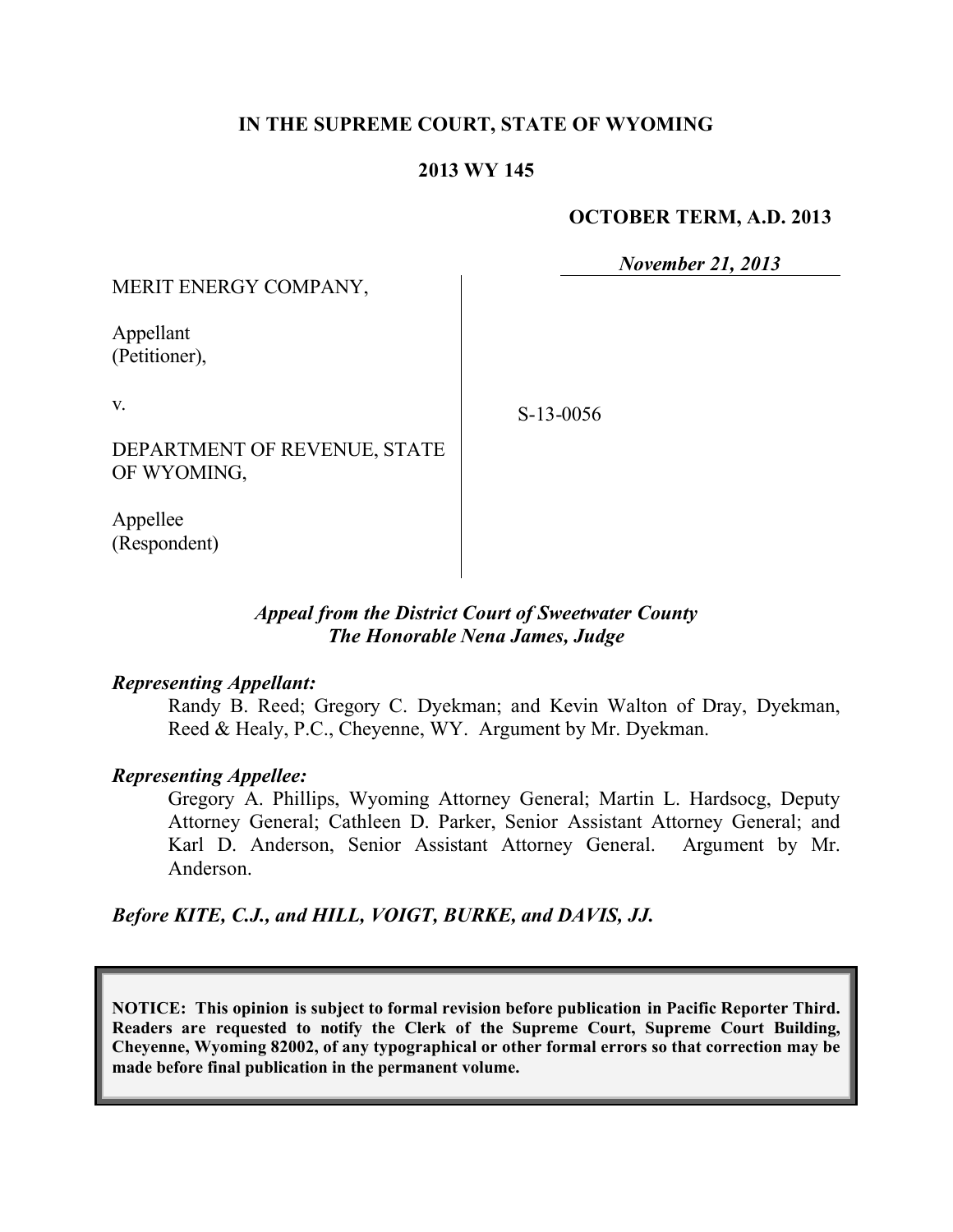# **HILL,** Justice.

[¶1] This appeal concerns the 2006 valuation of natural gas from numerous gas wells in Lincoln, Sweetwater, and Uinta counties for which Merit Energy was a take-in-kind owner. The State of Wyoming Board of Equalization (SBOE) determined that Merit Energy failed to timely appeal several final Wyoming Department of Revenue (DOR) decisions regarding the amount of taxable gas it had received, resulting in a lack of jurisdiction by the SBOE. The SBOE dismissed Merit's tax case with prejudice, and the district court affirmed the SBOE's dismissal. Merit appealed to this Court, and we affirm.

## **ISSUES**

[¶2] Merit lists three issues on appeal:

- 1. The Wyoming State Board of Equalization erred when it dismissed Merit Energy Company's appeal for lack of jurisdiction.
- 2. The discrepancy letters sent by the Department of Revenue are not final administrative decisions.
- 3. The notice of valuation change sent by the Department of Revenue is a final administrative decision for purposes of appeal.

The DOR rephrases the issue as follows:

Wyoming taxpayers can appeal final administrative decisions of the Department of Revenue to the State Board of Equalization. But to have jurisdiction, the Board requires an appeal to occur within thirty days of the Department's decision. Merit did not appeal several "take-in-kind" mineral assessments within the thirty-day period but waited until a change in valuation notice was sent to county officials two years later. Did the mineral assessments constitute final administrative decisions so that Merit had to appeal from them within thirty days and, therefore, did Merit's delay divest the Board of jurisdiction to hear its eventual appeal?

# **FACTS**

[¶3] This dispute concerns Merit Energy's 2006 natural gas severance and ad valorem tax liability for various wells located in Sweetwater, Uinta, and Lincoln Counties. Merit is a take-in-kind interest owner, which is generally defined as a party who elects to take a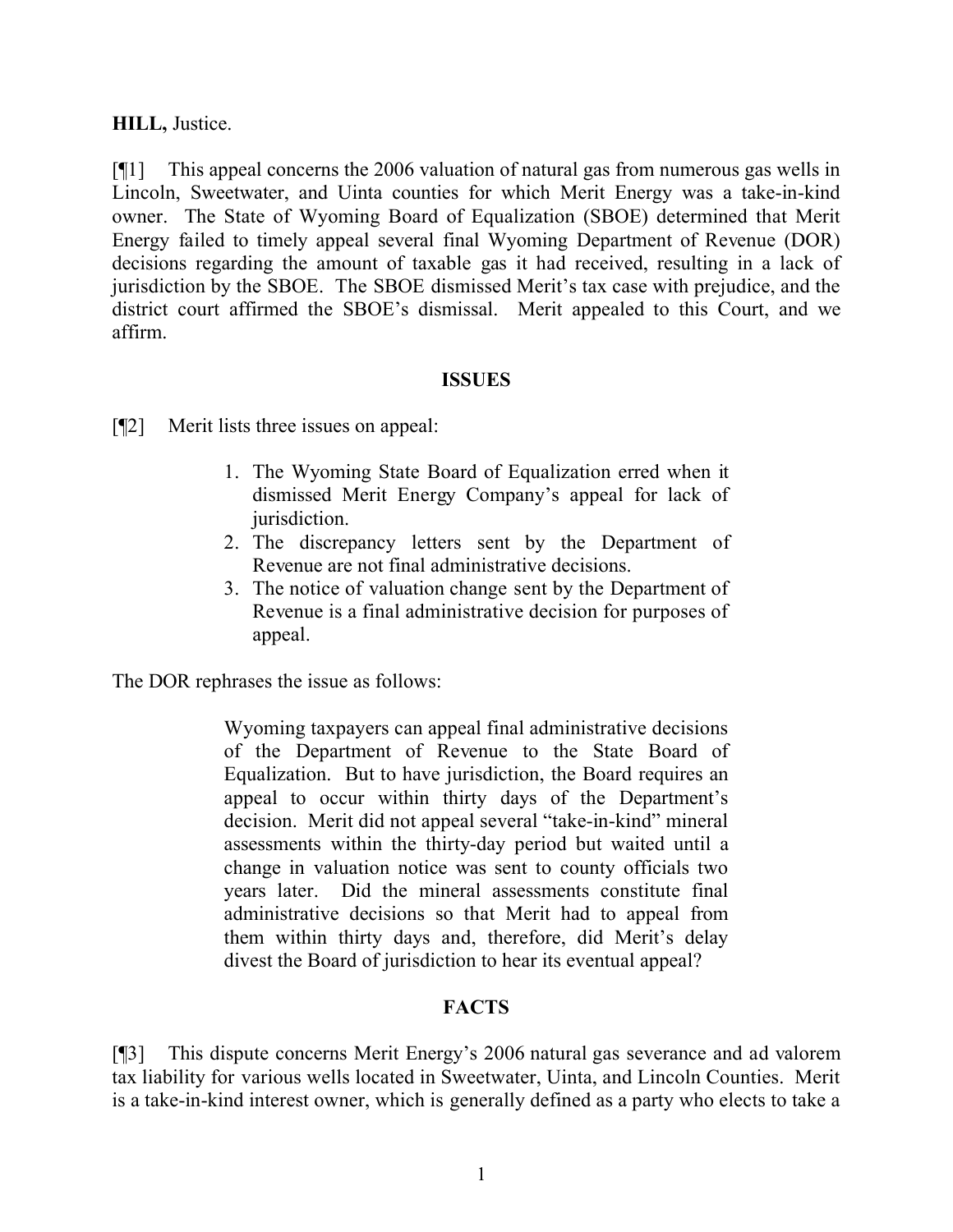portion of the mineral produced rather than receive monetary remuneration for its share of the production. *Department of Revenue Rules*, ch. 6 (Ad Valorem and Severance Taxes on Mineral Production), § 4 b.(s.) (2006).

[¶4] On October 3, 2007, the DOR notified Merit of take-in-kind volumetric discrepancies between what Merit reported and what was reported by various operators for 2006 production. In its notice, the DOR gave Merit sixty days to initiate contact with the operators and reconcile the discrepancies, but Merit did not resolve the issue. In fact, Merit did not respond in any fashion to the initial October 3rd letter.

[¶5] The DOR sent a second and third letter to Merit on March 17, 2008, and April 24, 2008, to notify the company of additional volumetric discrepancies for two additional mineral groups. As in the original letter, Merit was given sixty days to initiate contact with the operators and reconcile those discrepancies, and again, Merit did not respond.

[¶6] As a result of the unresolved volumetric discrepancies first brought to Merit's attention on October 3, 2007, the DOR also issued a take-in-kind assessment of additional taxable value in the amount of \$15,671,697.00. On November 24, 2008, the DOR again issued assessments to Merit for additional taxable value occurring as a result of the take-in-kind reporting discrepancies brought to Merit's attention in the March 17 and April 24, 2008, letters. The assessment stated that

> [t]hese volume allocation discrepancies will create taxable value increases for gross products purposes and also has the potential to result in taxable value increases for severance tax purposes, and is a final administrative decision by this Department.

[¶7] As well as stating the foregoing information, each letter notified Merit that the changes in taxable value would be the basis for severance and ad valorem tax increases. Each letter also advised Merit that the letter was a final administrative decision by the DOR and that Merit had thirty days to appeal the decision to the SBOE. Again, Merit did not appeal or respond in any fashion to these letters.

[¶8] On June 29, 2010, the DOR issued a notice of valuation change (NOVC) to Lincoln, Sweetwater, and Uinta county assessors setting forth the increase in taxable value for Merit Energy for 2006 in accordance with the March 17 and November 24, 2008, assessment letters. The NOVC notified the county assessors that Merit's time to appeal the discrepancies had lapsed. A courtesy copy of the NOVC was provided to Merit Energy, and a little over two weeks later, on July 16, 2010, Merit Energy appealed the NOVC to the SBOE, which dismissed it as untimely on December 6, 2010.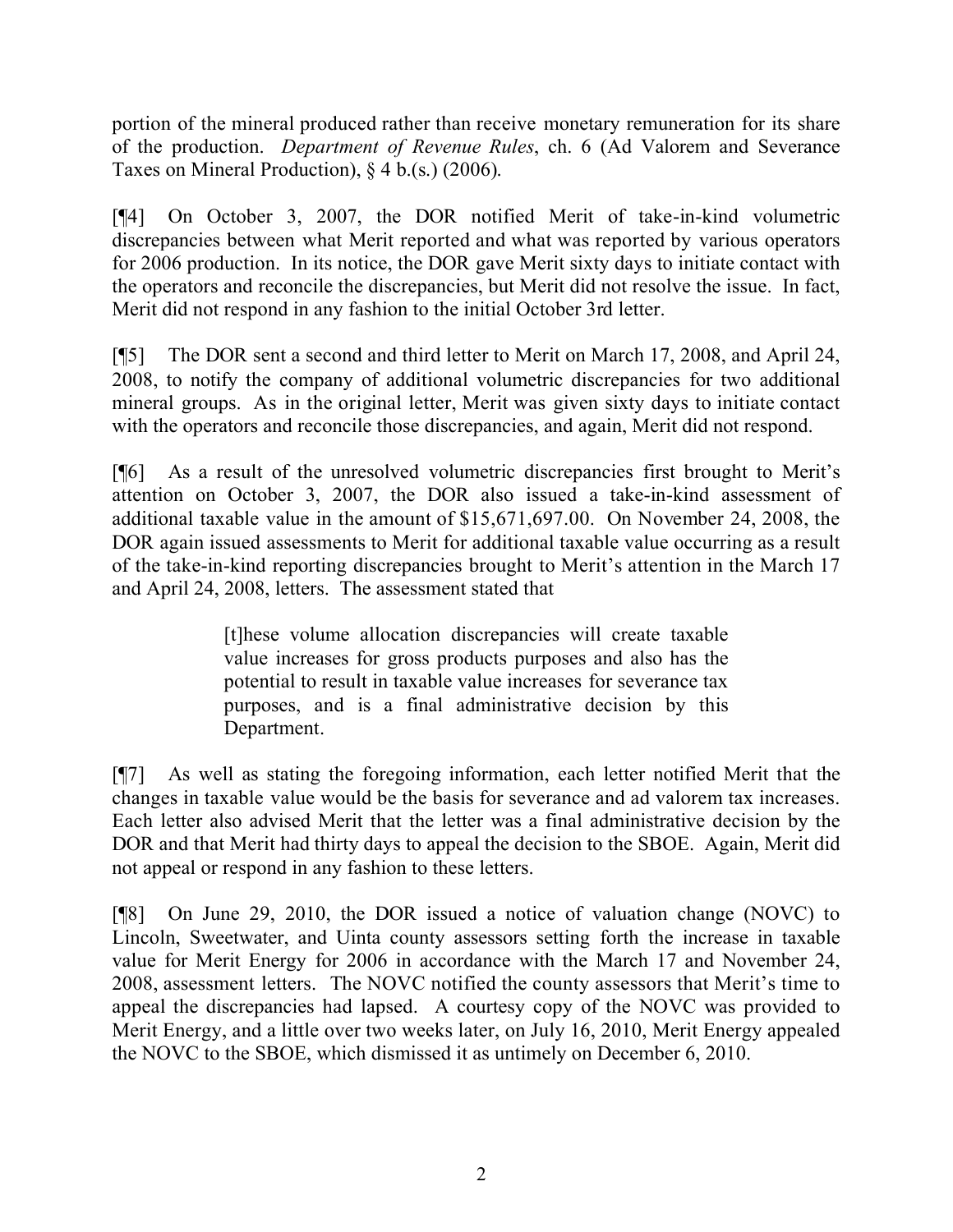[¶9] Following the SBOE's dismissal, Merit Energy appealed that decision to the district court. On February 7, 2013, the district court issued a decision letter affirming the SBOE's dismissal. The court found that the 2008 letters were final administrative decisions by the DOR and that Merit Energy's failure to appeal those letters made its subsequent appeal of the notices of valuation change untimely.

[¶10] This appeal followed.

### **STANDARD OF REVIEW**

[¶11] Wyo. Stat. Ann. § 16-3-114(c) (LexisNexis 2013) governs judicial review of administrative decisions, and states in part:

> (c) To the extent necessary to make a decision and when presented, the reviewing court shall decide all relevant questions of law, interpret constitutional and statutory provisions, and determine the meaning or applicability of the terms of an agency action. In making the following determinations, the court shall review the whole record or those parts of it cited by a party and due account shall be taken of the rule of prejudicial error.

This Court reviews an agency's conclusions of law *de novo,* and affirms them "only if in accordance with the law." *Three Sons, LLC v. Wyo. Occupational Health & Safety Comm'n (OSHA)*, 2008 WY 8, ¶ 9, 175 P.3d 618, 621 (Wyo. 2008) (citations omitted).

# **DISCUSSION**

### **Severance Tax Procedure and Take-in-Kind Assessments**

[¶12] Wyoming's mineral tax system is a self-reporting system. *Wyo. Dep't of Revenue v. Guthrie*, 2005 WY 79, ¶ 14, 115 P.3d 1086, 1092 (Wyo. 2005). In Wyoming, mineral taxpayers are statutorily required to submit gross products tax returns *annually* which identify information related to their mineral production "as the department may require to assess the production[.]" Wyo. Stat. Ann.  $\S$  39-14-207(a)(i) (LexisNexis 2013). In addition, these taxpayers also must file monthly severance tax returns. *Id.* The DOR has broad authority to review these filings should it discover any issues. *See* Wyo. Stat. Ann.  $\S$  39-14-208(b)(iv)(v)(F) (LexisNexis 2013). Any findings are then sent to the taxpayer in the form of a dated assessment letter detailing the DOR's adjustment and advising the taxpayer that if it disagrees, it may appeal the DOR's action to the SBOE within thirty days.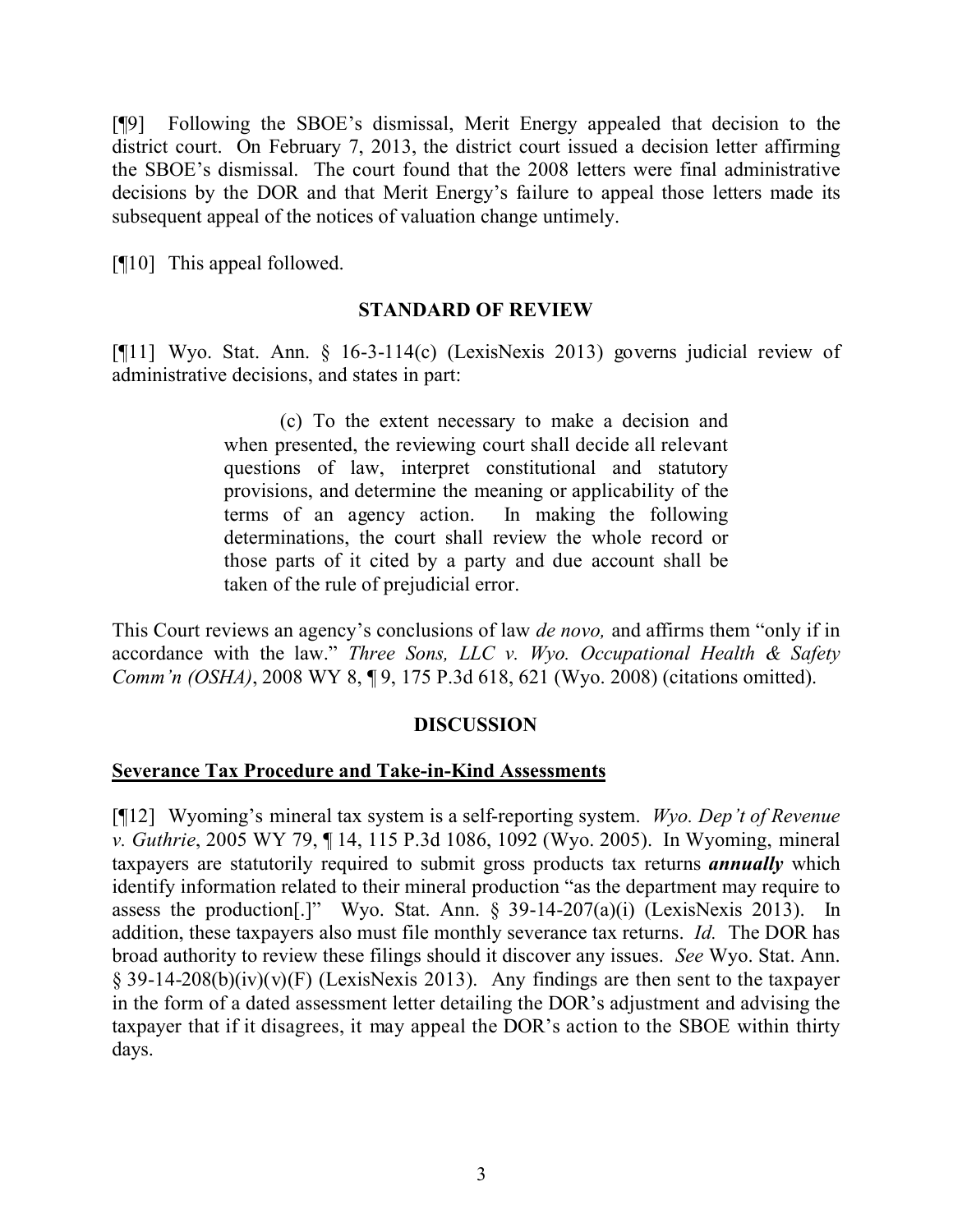[¶13] Generally, operators of oil and gas wells must report and pay all severance taxes, including taxes on minerals owned by other entities such as royalty interests. *BHP Petroleum Co. v. State*, 784 P.2d 621, 627 (Wyo. 1989). The only exception is the takein-kind interest owner. *See Department of Revenue Rules*, *supra*, ch. 6, § 6 (a.)(iii.). While the operator of a well must report all mineral production, the take-in-kind interest pays taxes upon the volume of gas which it takes "in-kind" and then sells separately. *Department of Revenue Rules*, ch. 6, § 4a.(s.).

[¶14] Here, Merit qualified as a take-in-kind taxpayer. Merit was a working interest owner on the pertinent Wyoming oil and gas wells, but it did not operate the wells or produce the gas. Instead, Merit physically received its ownership share in-kind from the operator. Merit then directly marketed and sold its gas separately from the operator's production. Merit reported and paid taxes as a take-in-kind owner because the price received for its gas may have differed from the price received by an operator. Take-inkind owners notify the DOR of their election to take their gas in-kind and report in accordance with the DOR's rules. *See Department of Revenue Rules,* ch. 6, §§ 6 (a.) and 4 b.(s.).

[¶15] These same rules explain that volumetric discrepancies may arise when two or more taxpayers report production from the same well. The DOR requires operators to report the total production volumes, while take-in-kind owners are required to only report the volumes which they individually retain and sell. *Department of Revenue Rules*, ch. 6  $\S$  7 (a.)(i.)(D.). The DOR requires that operators and take-in-kind owners exchange production information and that they work out any volumetric discrepancies contained in their individual filings. *Id.,* § 6 (b.)(i.)(ii.). In the event of a volumetric discrepancy, the DOR notifies the take-in-kind owner of the discrepancy by a formal written notice. The take-in-kind owner has sixty days to resolve a filing discrepancy with the DOR. *See*  Wyo. Stat. Ann. § 39-14-208(b)(v)(F) (LexisNexis 2013). If no corrective return is filed, the DOR assesses taxes on the underreported production using pricing and deduction information reported for that production. If the taxpayer disagrees with the assessment, it may appeal to the SBOE within thirty days.

# **Do the Assessment Letters Qualify as Final Administrative Decisions?**

[¶16] With the DOR's rules in mind, we turn to the facts of this case. On appeal, Merit claims it is not disputing that discrepancies exist between the amounts reported by Merit and the operator. Rather, it contends that those discrepancies are irrelevant and should not have affected its tax valuation. The question on appeal, however, is limited to whether the SBOE had jurisdiction to decide Merit's appeal. That is, were the letters sent by the DOR to Merit final administrative decisions that should have been appealed if Merit wished to contest the effect of the discrepancies on its tax valuation? Merit claims that the letters were *not* final administrative decisions. Conversely, the DOR insists that it plainly notified Merit that the assessments were final administrative decisions and that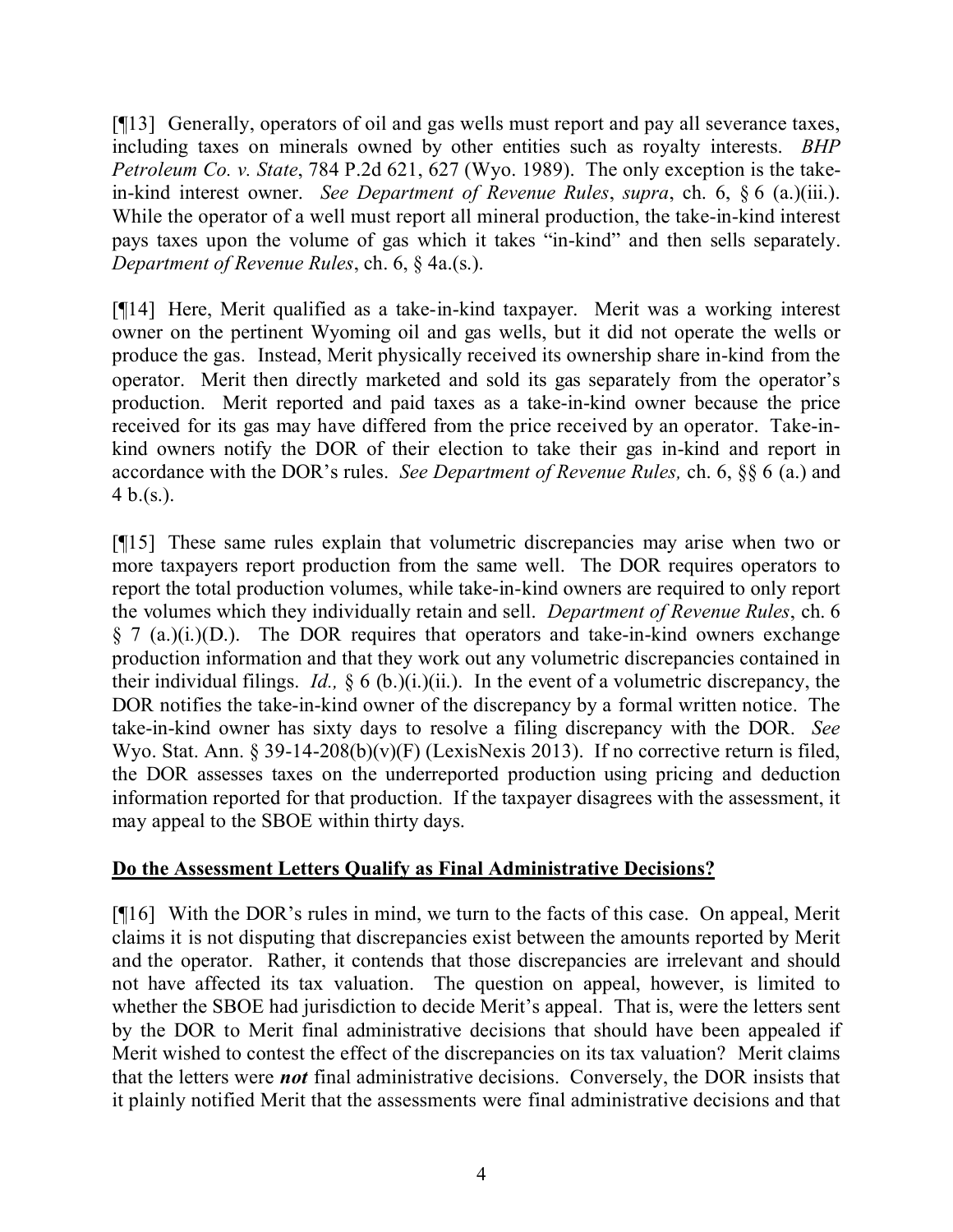Merit was required to appeal to the SBOE within thirty days. Accordingly, the SBOE properly dismissed the case for lack of jurisdiction.

[¶17] Wyo. Stat. Ann. § 39-14-209(b)(iv) and (v) (LexisNexis 2013) requires taxpayers to appeal final oil and gas valuation determinations to the SBOE within thirty days. We therefore must look at whether or not the DOR's letters of March 17, 2008 and November 24, 2008 are final administrative decisions, which this Court has defined as "ending the proceedings leaving nothing further to be accomplished." *Bd. of County Comm'rs v. Exxon Mobil Corp.*, 2002 WY 151, ¶ 35, 55 P.3d 714, 723 (Wyo. 2002).

[¶18] Additional discussion on this subject exists within our jurisprudence. In *Amoco Prod. Co. v. Wyoming State Bd. of Equalization*, 7 P.3d 900, 904 (Wyo. 2000), this Court discussed whether there occurred a "final determination which was subject to appeal," and ultimately decided that the letter at issue was a final determination because it "communicated the Department of Revenue's final and conclusive decision concerning the allocation of production … and was subject to appeal." *Id.* The *Amoco* court reasoned that

> Amoco does not, however, direct us to any statutory or regulatory authority which states that the Department of Revenue must make its final determination concerning allocation decisions by issuing a notice of valuation change or a special directive. Indeed, the relevant statutes seemed to envision that the taxpayer would be notified of the Department of Revenue's valuation decision and given an opportunity to contest the assessment before the valuation was certified to the counties. *See*, *e.g.*, Wyo. Stat. Ann. § 39- 2-201(d) & (e) (Michie 1997) (repealed 1998).

*Amoco Production*, 7 P.3d at 904.

[¶19] Likewise, in *Ebzery v. City of Sheridan*, 982 P.2d 1251 (Wyo. 1999), this Court examined whether a city board of adjustment, when reviewing a request for variance, issued a final decision when it made a decision contained within its minutes six weeks before a written order was issued. This Court concluded that the minutes showed that the Board's decision unequivocally granted the variance on the record, and stated: "[T]here was nothing further to accomplish after the July 30 meeting, and, consequently, the Board's determination on July 30 was a final appealable order." *Id.* at 1254.

[¶20] Contrary to these cases, Merit believes the 2008 assessment letters were not final administrative decisions and lists three reasons why. First, Merit argues the letters state that there is merely the "potential" to result in a taxable value increase, rather than a finalized increase. Second, Merit contends that the letters did not end the proceedings,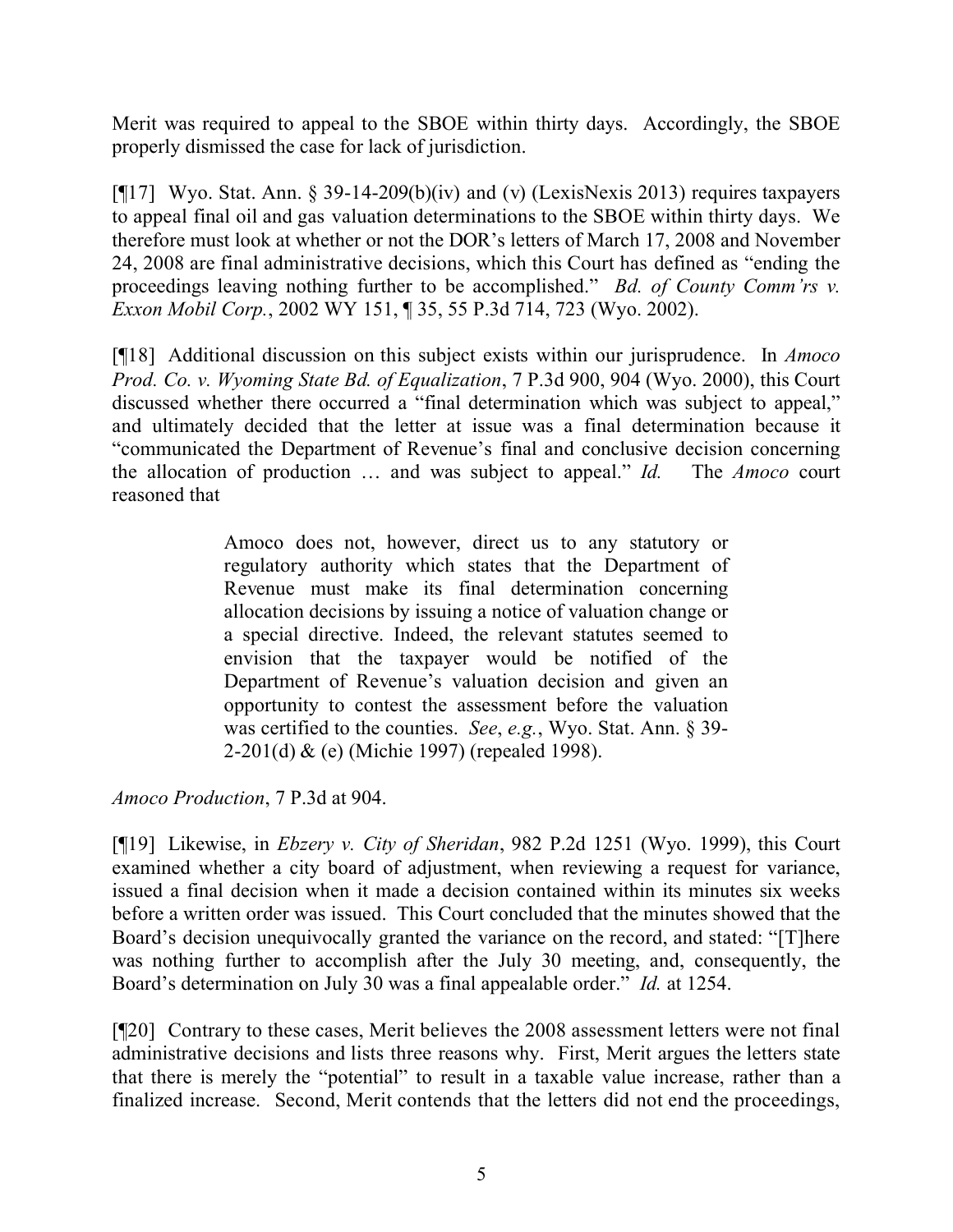and the DOR continued to retain the matter, evidenced by the letter sent November 24, 2008, which increased the taxable value. Third and finally, Merit argues the letters were not final agency actions because Merit could still amend its tax returns, or an audit could have occurred.

[¶21] The DOR responds in kind to Merit's arguments. First, regarding the word "potential," the DOR says when reviewed in context, "potential" could not be interpreted to alter the finality of the DOR's assessments. The DOR further argues the letters *did* end the proceedings, and finally, the DOR states that although there was a possibility of future assessments, audits, and amended returns, the finality of the DOR's 2008 assessments stands. We agree with the DOR and fully explain below.

[¶22] As to Merit's first argument regarding the 2008 letters' statements that it stated merely the "potential" to result in a taxable value increase rather than a finalized increase, we conclude that the distinction does not support Merit's argument. In *MGTC, Inc. v. Public Serv. Comm'n,* 735 P.2d 103, 106 (Wyo. 1987), this Court stated "if the agency retains the matter for further action, the order is not final." The DOR's 2008 take-in-kind assessment letters to Merit left nothing to be completed regarding establishing taxable value. The DOR explicitly identified the final assessments of the taxable value on which Merit's severance and ad valorem taxes would be based, and the letters stated specifically that they were "final administrative decision[s]."

[¶23] Secondly, Merit contends that the DOR's assessment letters were not final agency actions because the DOR continued to revise its assessments. This goes hand in hand with Merit's first point. From our review of the record, the 2008 take-in-kind assessments expressed that the reported volume discrepancies "will" create taxable value increases "for gross products purposes" because the inconsistencies are based upon an analysis and comparison of the annual gross product tax returns of the operator and Merit. *See* § 39-14-207(a)(i). The 2008 take in kind assessments clearly state:

> The Wyoming annual gross products returns for gas (form 4201) for the 2006 production year have been reviewed by this office. It has been determined that the attached take inkind volume(s) reported by your office do not correspond with the volume(s) reported by the designated operator. See attachment for groups and variances.

> These volumes allocation discrepancies will create taxable value increases for gross products purposes and also has the potential to result in taxable value increases for severance tax purposes, and is a final administrative decision by the Department.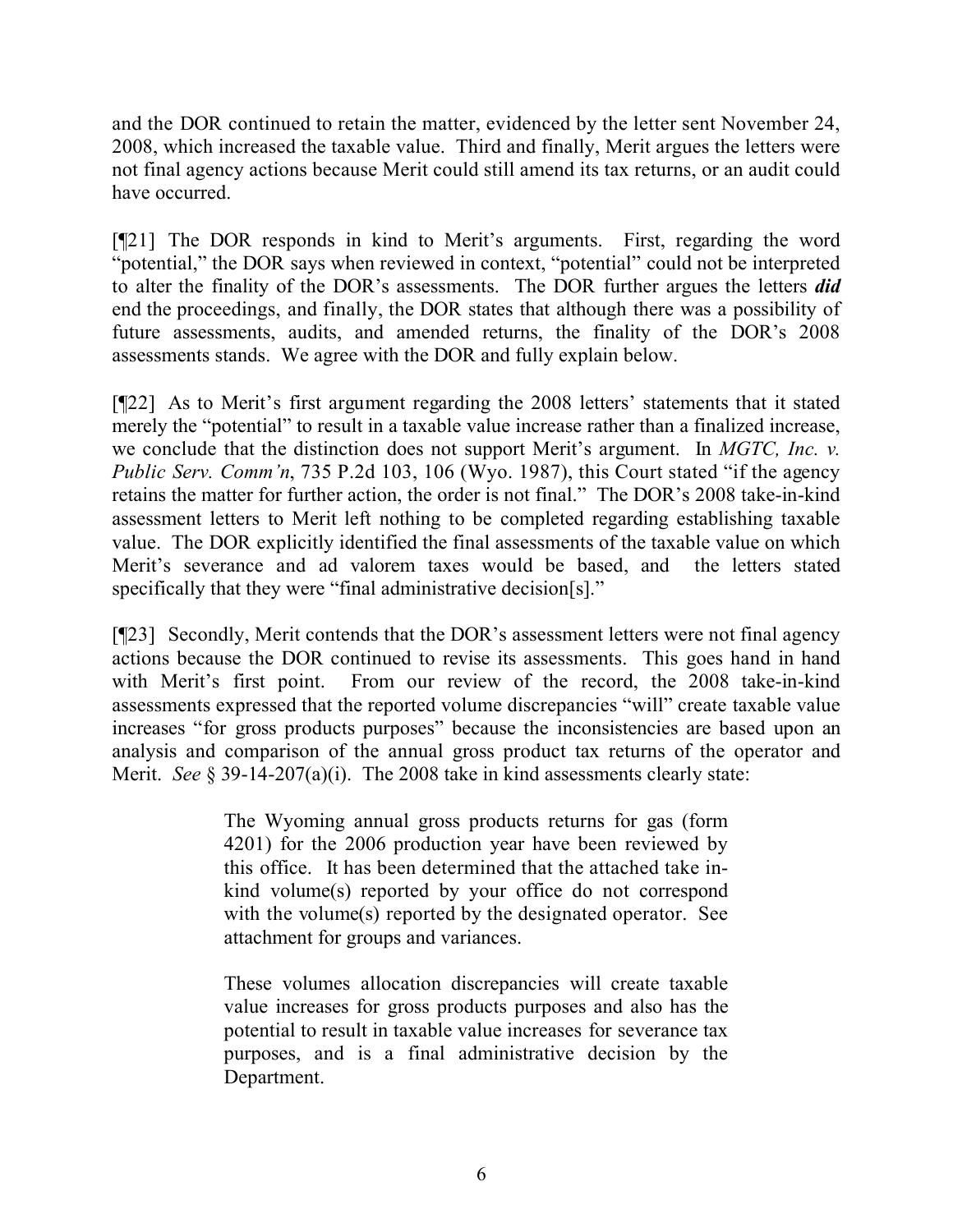[¶24] As the DOR explains in its brief, it found that the operator's volumes on its gross products return did not match the volumes reported, and thus the assessments for additional volumes "will create taxable value increases for gross products purposes." Because Merit also reported separate monthly severance tax returns in accordance with Wyoming statutes, the DOR would not reconcile Merit's annual gross product return with its monthly severance tax returns until the take-in-kind reconciliation was finalized. Thus, the "potential to result in taxable value increases" phrasing used by the DOR is ostensibly because the DOR is erring on the side of caution, as it could not have known if Merit's monthly reporting was consistent with its annual reports because a reconciliation had not occurred.

[¶25] Merit's stated third reason that the letters do not constitute final administrative decisions is that Merit could have filed an amended return or an audit could have been performed, either of which would have required the DOR to issue a new assessment. While that may be true, Merit fails to establish how, in the absence of those things happening, the DOR's actions were not final. Merit did not file an amended return. The DOR did not perform an audit. The DOR and the SBOE both acknowledge that the assessment and collection of mineral taxes can be a long and drawn out process because of the opportunities for appeal, amendment of returns, and audits on returns. Merit, however, cites no authority that would allow the potential of those events alone to alter what is otherwise a final agency action. Additionally, in at least one case, this Court has discussed the fact that the mineral tax process is one that allows for appeals along the way by either the taxpayer or the DOR. *Bd. of County Comm'rs*, ¶ 36, 55 P.3d at 724, n.1 ("… by statute either the DOR or taxpayer may seek review at earlier stages in the taxation process.").

[¶26] In fact, Merit heavily relies on this case in support of its argument that it could have filed its appeal within the statutory period allowed to file amended returns or audits, rather than within thirty days of the assessment decision. Merit's reliance is misguided because this case is clearly distinguishable. First, the Sublette County case arose from the county filing numerous appeals (more than a dozen) to multiple amended returns and determinations made with respect to Exxon Mobil Corporation's production during the 1990s. The issue was whether Sublette County, as a political division of the State, could challenge the DOR's substantive tax valuation decisions. Exxon Mobil argued that the county had overstepped its limited statutory role in the state tax system. This Court ruled that the county's authority to appeal is indeed limited, and as far as the county is concerned, the DOR's decisions were not final until the issuance of a NOVC. We explained that, in the context of a county's authority to appeal,

> [t]he annual value certification for ad valorem tax is not a final decision. Much remains to be accomplished in the tax process at that time. It is only after the time for an audit has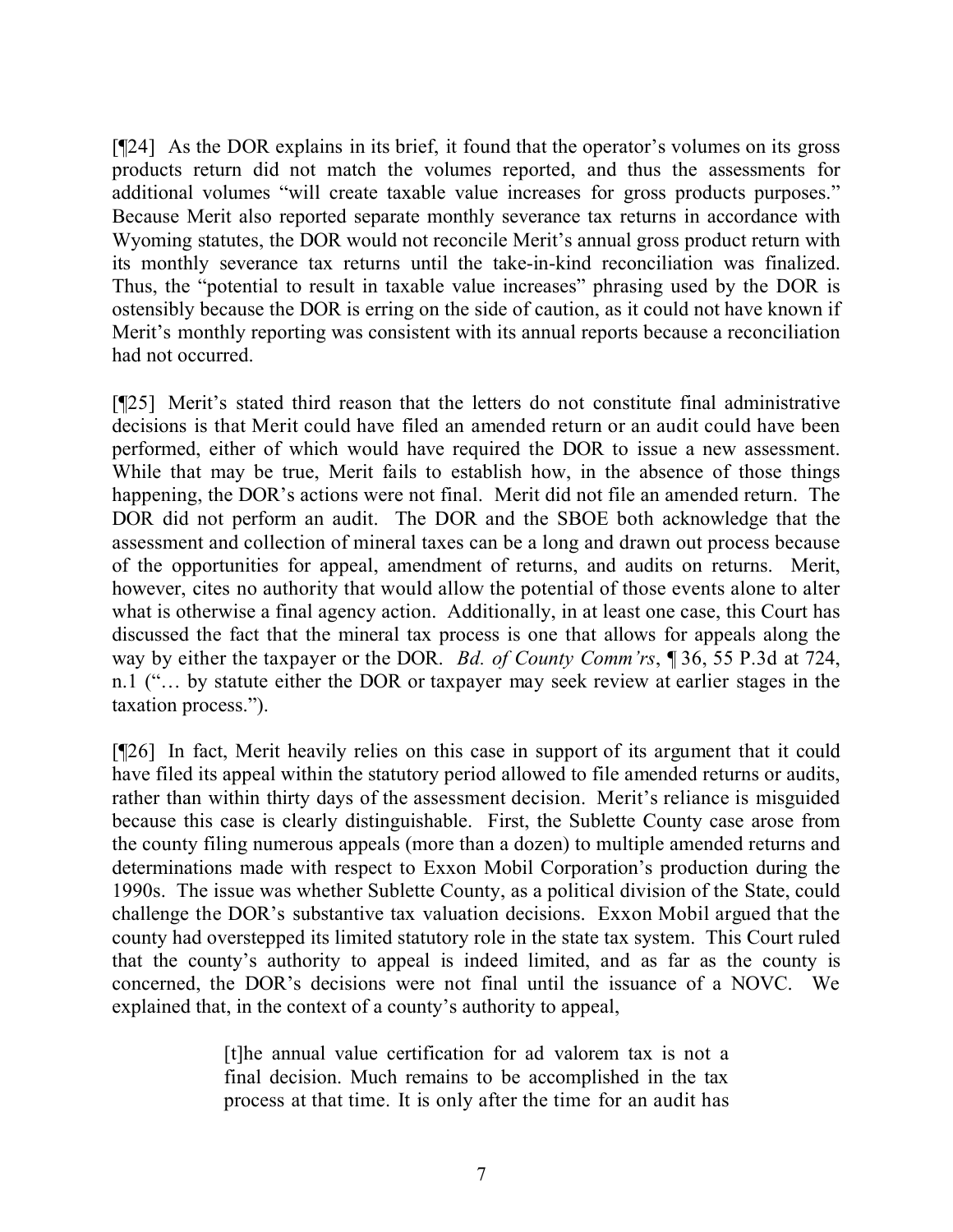expired, or an audit is complete, and the DOR has assessed on the basis of the audit (Wyo. Stat. Ann.  $\S 39-14-208(b)(v)(E)$ ) that there is nothing more to be accomplished. Only then has the DOR made a final decision that a county may appeal. Appeals by a county before that point are exercises in futility.

*Bd. of County Comm'rs*, ¶¶ 34-36, 55 P.3d at 723-724. However, this Court did not suggest that a *taxpayer* may, or should, wait until a NOVC is issued before appealing – instead, the scope of *Bd. of County Comm'rs* only clarifies a county's participation in mineral tax disputes, not a taxpayer's.

[¶27] After careful consideration of the record and based upon our discussion herein, we conclude that the 2008 assessment letters were final administrative decisions. Merit first had notice of the volumetric discrepancies from the sixty-day notice letters sent by the DOR. The 2008 letters setting forth the DOR's assessment of additional taxable value had an appeal time of thirty days. Merit did nothing until *all* appeal options were expired, and we agree with the district court that the SBOE had no choice but to dismiss Merit's appeal as being untimely.

# **Right to Appeal the Notice of Valuation Change**

[¶28] Merit contends that regardless of what occurred with the DOR's 2008 letters, Merit is nevertheless entitled to appeal the NOVC that was sent to the counties. Merit argues that its timely appeal of the NOVC therefore allows it to address the underlying assessment issues. Merit contends that the NOVC was final agency action, and because other taxpayers have been permitted to appeal NOVCs, Merit should be allowed to do so here.

[¶29] The DOR argues, and the district court agreed, that the examples of taxpayer appeals of NOVCs that Merit cites are distinguishable because those taxpayers had *also* appealed the underlying assessments. We need not, however, consider each example of a taxpayer's appeal of an NOVC, because even if an NOVC were appealable, collateral estoppel would preclude Merit from challenging the underlying taxable value assessments.

> The preclusion doctrines of collateral estoppel and res judicata apply in the administrative context, although we have stated that the issue preclusion associated with collateral estoppel is more appropriate in the administrative setting than the claim preclusion doctrine of res judicata. *Jacobs v. State ex rel. Wyoming Workers' Safety and Comp. Div.,* 2009 WY 118, ¶ 12, 216 P.3d 1128, 1132 (Wyo. 2009); *Slavens v. Board of County Commissioners for Uinta County*, 854 P.2d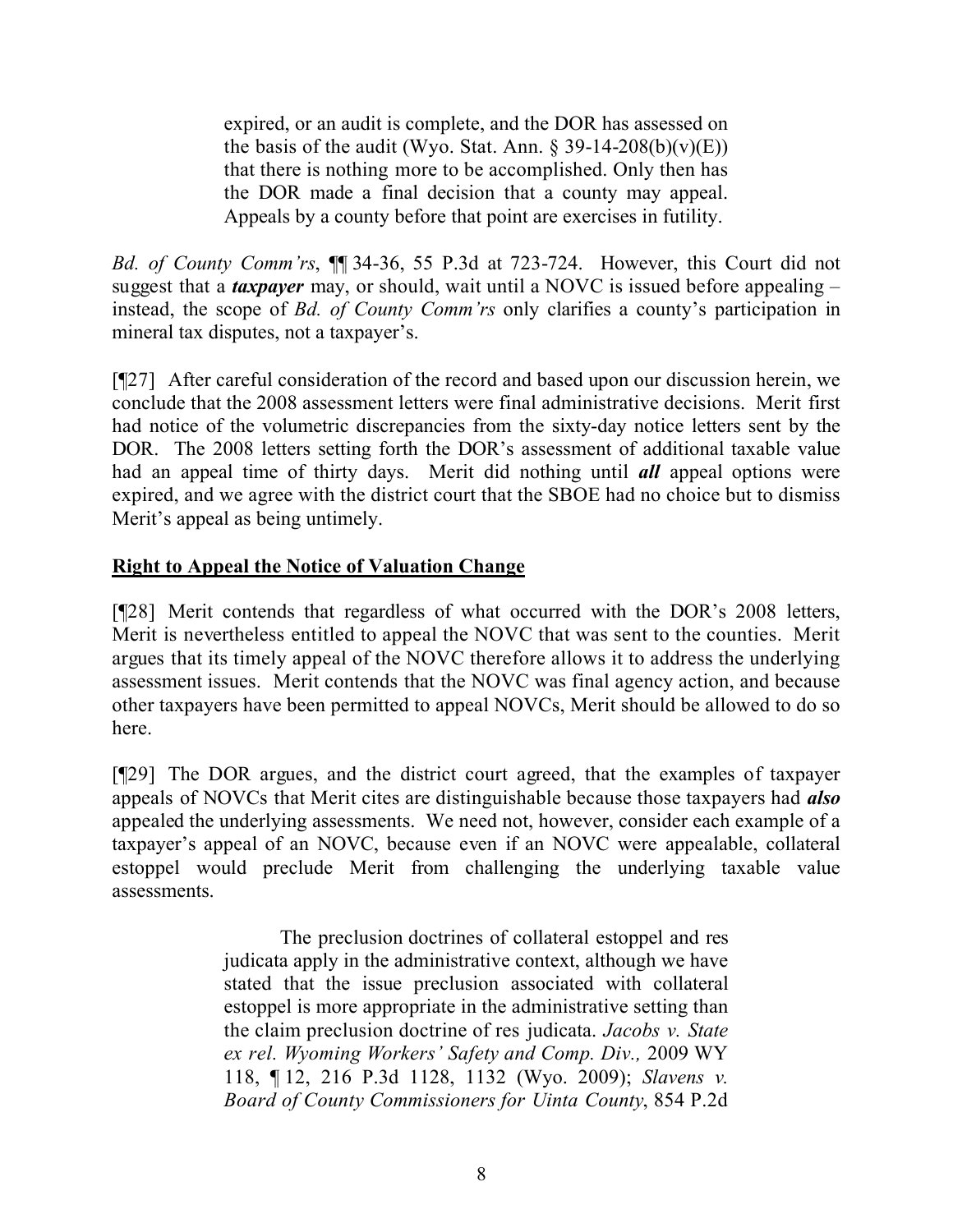683, 685-86 (Wyo. 1993). The factors considered in determining whether collateral estoppel applies are:

> (1) Whether the issue decided on in the prior adjudication was **identical** with the issue presented in the present action; (2) whether the prior adjudication resulted in a judgment on the merits; (3) whether the party against whom collateral estoppel is asserted was a party or in privity with a party to the prior adjudication; and (4) whether the party against whom collateral estoppel is asserted had a full and fair opportunity to litigate the issue in the prior proceeding.

*Wilkinson v. State ex rel. Wyo. Workers Safety and Comp. Div*., 991 P.2d 1228, 1234 (Wyo. 1999) (emphasis in original) (quoting *Slavens*, 854 P.2d at 686).

*Jacobs*, P 12, 216 P.3d at 1132. *See also*, *Hemme v. State ex rel. Wyoming Workers' Comp. Div*., 914 P.2d 824 (Wyo. 1996) *(ruling made in previous agency order could not be challenged in a subsequent case because the first order was not appealed).*

*Taylor v. State ex rel. Wyo. Workers' Safety and Compensation Div.*, 2010 WY 76, ¶ 15, 233 P.3d 583, 586-87 (Wyo. 2010) (citations omitted) (italic emphasis added).

[¶30] We find the application of collateral estoppel to these facts to be clear and straightforward: 1) the issue was identical in both instances: challenge of the underlying taxable value assessments – those assessments were finalized by the 2008 decision letters, and Merit did not appeal those final determinations; 2) the 2008 decision letters stated they were final administrative decisions; 3) Merit was a party to both proceedings; and 4) Merit could have appealed the 2008 letters and did not do so, unfortunately not taking full advantage of its opportunity to litigate this matter in the prior proceeding.

### **CONCLUSION**

[¶31 ] The 2008 tax assessment letters sent by the DOR to Merit Energy were final administrative decisions. Merit had thirty days in which to appeal these decisions and did not do so. We affirm the district court's decision affirming the SBOE's dismissal of Merit's appeal as untimely. Furthermore, we conclude that even if this Court permitted Merit to appeal the Notice of Valuation Change, the doctrine of collateral estoppel precludes Merit from doing so. The underlying taxable value assessments were finalized by the 2008 tax assessment letters.